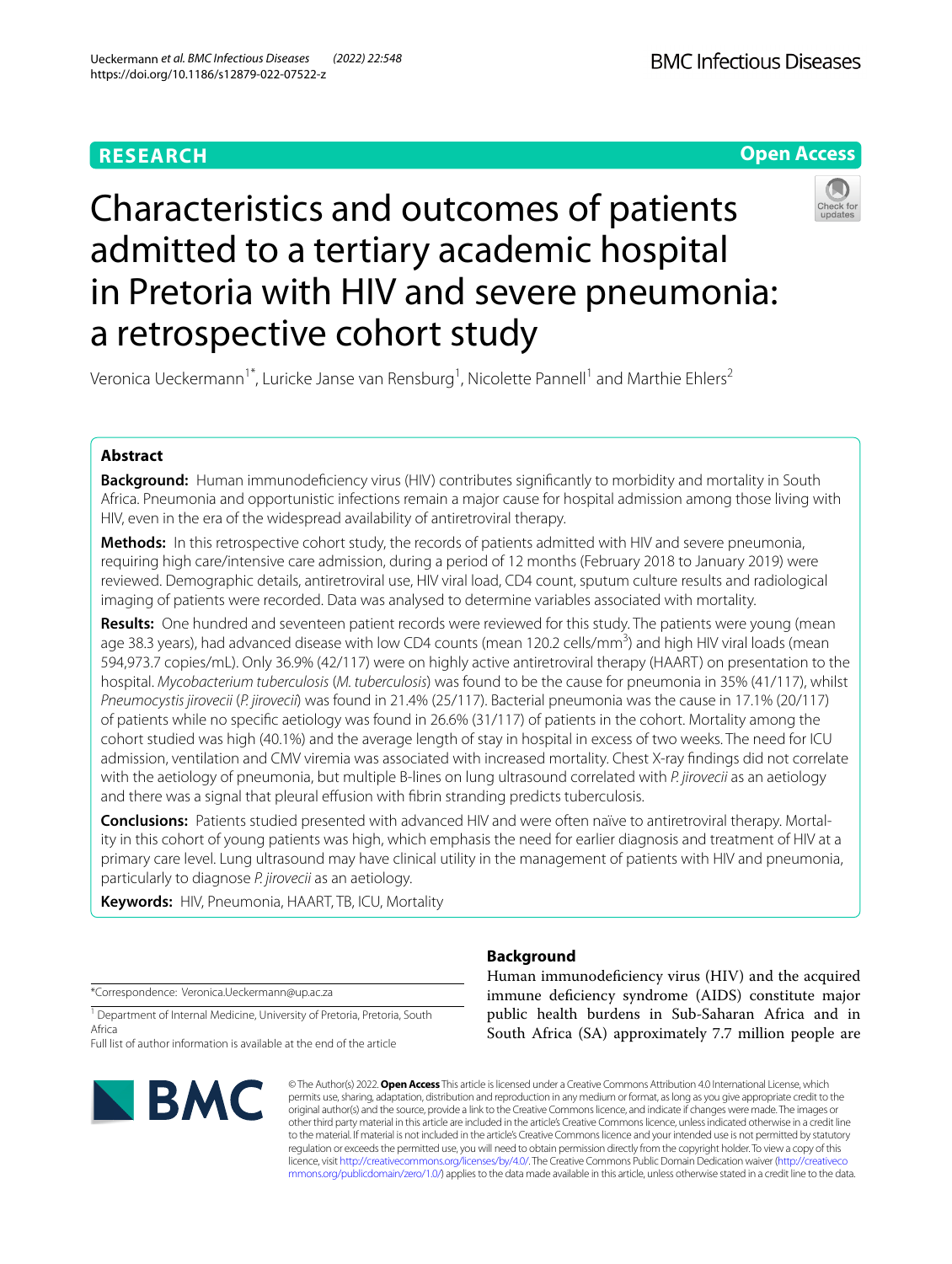living with HIV and only around 71% of those are on highly active antiretroviral therapy (HAART) [\[1](#page-6-0)]. Furthermore, in the year 2019 approximately 72 000 AIDSrelated deaths were recorded in SA [[1\]](#page-6-0).

With a signifcant percentage of the population living with HIV in South-Africa and who are not on HAART, patients often present to the healthcare system with advanced disease, which is associated with poorer in-hospital outcomes [[2\]](#page-6-1). Patients living with HIV in resourcelimited countries are more likely to present with severe disease, necessitating intensive care and sufer a higher mortality [\[3](#page-6-2), [4\]](#page-6-3).

In contrast, the worldwide trends for intensive care utilization among patients living with HIV shows a predominance of non-AIDS related causes as the reason for admission, rather than opportunistic infections  $[4]$  $[4]$ . These trends reflect the impact of HAART  $[4]$  $[4]$ . There is much heterogeneity in the available literature on mortality rates of HIV-positive patients admitted with severe pneumonia, with regards to disease stage, predictors of outcome and HAART use. The available data relating to the disease stage at which a diagnosis is made, as well as the mortality rates of HIV-positive patients in Sub-Saharan Africa shows great variability in practice and outcome among diferent hospitals [\[3](#page-6-2), [5](#page-6-4)[–12](#page-6-5)]. Predictors of poor outcome in patients with HIV and pneumonia have not been clearly established.

Balkema and colleagues (2014) studied patients with both HIV and tuberculosis, admitted to an intensive care unit in a resource-limited country. In this study, ICU mortality was associated with AIDS-defning diagnosis, higher APACHE II scores and lower CD4 counts [\[11](#page-6-6)]. Another study conducted in a resource limited setting in the United States identifed the APACHE II score, multiple organ dysfunction and renal replacement therapy as predictors of mortality  $[12]$  $[12]$ . Contrary to the study performed by Balkema and colleagues, this latter study found no correlation between CD4 count or admission diagnosis and prognosis. [[13](#page-6-7)]

In this study, a cohort of patients who were HIV-positive and diagnosed with severe pneumonia, admitted to a tertiary academic referral hospital and requiring either high care or intensive care, were studied to document their clinical characteristics, imaging fndings and outcomes.

## **Methods**

This was a retrospective cohort study, performed at a Tertiary Academic Hospital in Pretoria, South Africa. Ethics approval of the research protocol was obtained from the University of Pretoria Health Sciences Research Ethics committee (ref 267/2017) before commencement of the study and research was conducted in accordance with the Declaration of Helsinki. The records of all adult (>18 years of age) patients admitted with the diagnosis of both HIV and pneumonia, in the Department of Internal medicine between 1 February 2018 and 31 January 2019 were reviewed. The diagnosis of HIV was coded if there was evidence of two positive fourth generation ELISA tests (Siemens diagnostics, Germany), as documented in the National Health Laboratory Service (NHLS) electronic records. The diagnosis of pneumonia was made by the clinical team who managed the patient.

Respiratory specimens were sent for diagnostic testing as part of standard of care, including: microscopy, culture and antibiotic susceptibility testing, Gene Xpert (Cepheid, South Africa), *Pneumocystis* PCR (Fast Track diagnostics, Siemens, Germany) and in some patients a respiratory viruses panel (Fast Track diagnostics respiratory multiplex assay, Germany). Chest X-rays were performed on admission for all patients, as per the departmental protocol. All lung ultrasounds were performed using a universal probe on the Mindray M7 (Mindray, USA) ultrasound system, by the principal investigator, who was formally trained under Professor D Lightenstein in Paris. The "Blue protocol"  $[13]$  $[13]$  was performed at the six points described in the protocol. Patterns described were interstitial pattern, pleural efusion, pneumonthorax or consolidation respectively.

Charts were reviewed to collect the following data: age, gender, co-morbidities, HAART use pre-admission, the level of care (high care or intensive care) as well as the need for life-sustaining therapy such as ventilation, inotropic support and dialysis. The NHLS electronic records were accessed to obtain the: CD4 count, HIV viral load, sputum culture results, cytomegalovirus (CMV) viral load and *P. jirovecii* PCR results. Chest X-rays were accessed on the radiology database, whilst lung ultrasound fndings were obtained from the clinical notes. For patients admitted to the intensive care, the simplifed acute physiology score (SAPS II) was calculated on the day of admission. Duration of hospital stay was calculated from admission to discharge, and in-hospital mortality documented.

Categorical variables are presented as frequencies with percentages, while continuous variables are presented as means and standard deviation. All statistical analysis was performed on SAS (SAS Institute Inc, Carey, NC, USA) Release 9.4, running under Microsoft Windows for a personal computer. Patient characteristics were compared between groups by using the chi-square test, Fisher's exact test, analysis of variance, Wilcoxon two-sample test and Kruskal–Wallis test where appropriate. In this study p-values≤0.05 were considered signifcant. Logistic regression analysis was performed to identify predictive factors for mortality. Ethical approval for the study was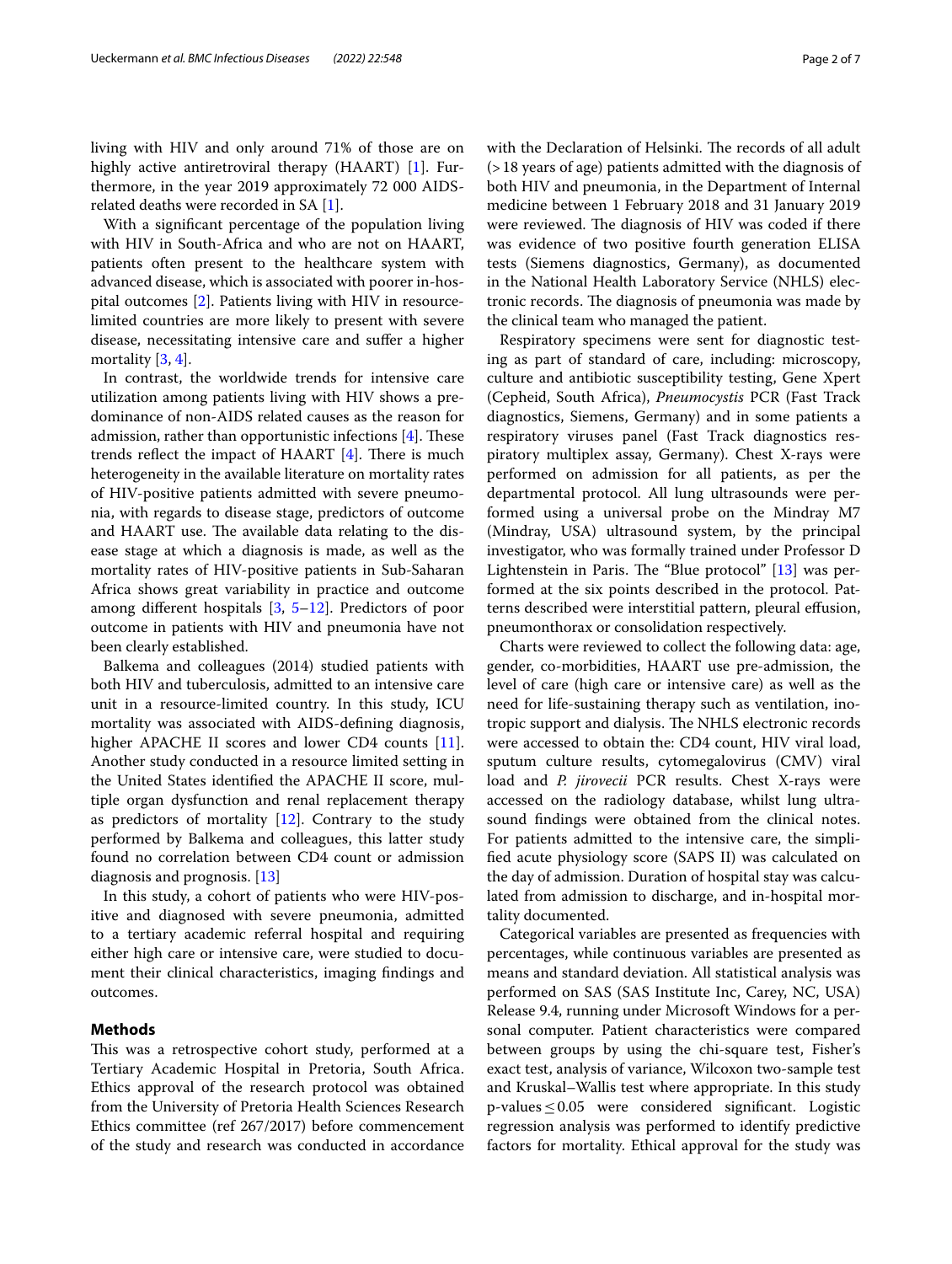obtained before the initiation of the study from the University of Pretoria, Faculty of Health Sciences Research Ethics Committee (Ref 256/2017) and permission from the hospital chief executive officer was obtained to access clinical records.

## **Results**

Admissions to the department of internal medicine for the period of February 2018 to January 2019 were reviewed. A total of 117 HIV-positive patients presenting with pneumonia were included in the study. All patients were managed in the department of Internal Medicine by teams consisting of specialist physicians, training physicians, interns and medical students.

In the patients studied 63% (73/117) were female and  $37\%$  (44/117) were male. The mean age of the study cohort was 38.3 years. In total 58.1% (68/117) patients were not known with a diagnosis of HIV, but it was only made as part of the diagnostic workup during the admission for pneumonia. In terms of the aetiology of pneumonia, pulmonary tuberculosis was diagnosed in 35% (41/117) of the study cohort, while *P. jirovecii* was the associated pathogen in 21.4% (25/117) of patients. The former was diagnosed by TB culture and GeneXpert (Cepheid, USA), whilst the latter by real-time PCR analysis (Fastrack Diagnostics, Siemens, Germany) by the NHLS. Twenty sputum and BAL cultures revealed other bacteria as the aetiology for pneumonia, including: *Pseudomonas aeruginosa* 45% (9/20), *Streptococcus pneumoniae* 30% (6/20)*, Klebsiella pneumonia* 20% (4/20) and *Staphylococcus aureus* 5% (1/20).

Fifty-two percent (61/117) of the study cohort required admission to ICU and the in-hospital mortality was 40.2% (47/117), which was higher than the overall mortality for patients admitted to the department with pneumonia (28.4%). Sixty-one of the patients in the study were admitted to ICU, all were mechanically ventilated, 59% (36/61) required inotropic support and 19.3% (12/61) required renal replacement therapy. The baseline characteristics of the patients studied is shown in Table [1](#page-2-0) below.

The data was analysed to determine if any variables predicted mortality. There was no significant difference between survivors and non-survivors in terms of gender (p 0.57), TB culture positivity (p 0.32), *P. jirovecii* positivity (p 0.17) or HIV viral load (p 0.39). A CD4 count of > 200 cells/mm<sup>3</sup> on admission was associated with better survival (p  $0.09$ ). The presence of CMV viremia, with a viral load of  $>1000/\mu$ L (previously associated with poorer outcomes in the literature) [[14](#page-6-8)], was associated with an increased risk of mortality (p 0.028), as was the

<span id="page-2-0"></span>

|  |  | Table 1 Characteristics of patients admitted to high care and intensive care units with HIV and severe pneumonia |  |
|--|--|------------------------------------------------------------------------------------------------------------------|--|
|  |  |                                                                                                                  |  |

| Variable                              | Available data (n) | Number (%) | Mean (std dev)             | Max/Min         |
|---------------------------------------|--------------------|------------|----------------------------|-----------------|
| Gender                                | 117                |            |                            |                 |
| F                                     |                    | 73 (62.4)  |                            |                 |
| M                                     |                    | 44 (37.6)  |                            |                 |
| Age (years)                           | 117                |            | 38.3 (10.72)               | 19/65           |
| Newly diagnosed HIV                   | 117                | 68 (58.1)  |                            |                 |
| $CD$ 4 count (cells/mm <sup>3</sup> ) | 114                |            | 120.2 (140.7)              | 0/646           |
| HIV viral load (copies/mL)            | 78                 |            | 594,973.7<br>(1,044,366.0) | 0/<br>6,755,406 |
| <b>HAART</b>                          | 117                | 42 (35.9)  |                            |                 |
| Aetiology of pneumonia                | 117                |            |                            |                 |
| Bacterial                             |                    | 20(17.1)   |                            |                 |
| Mycobacterium tuberculosis            |                    | 41 (35.0)  |                            |                 |
| Pneumocystis jirovecii                |                    | 25(21.4)   |                            |                 |
| No culture                            |                    | 31(26.6)   |                            |                 |
| CMV viral load<br>>1 000 copies/mL    | 116                | 56 (51.7)  |                            |                 |
| Length of stay (days)                 | 117                |            | 15.8(16.2)                 | 1/108           |
| SAPS <sub>2</sub>                     | 61                 |            | 61.9(17.5)                 | 35/98           |
| ICU admission                         | 117                | 61(52)     |                            |                 |
| Ventilation                           |                    | 61 (100)   |                            |                 |
| Inotropic support                     |                    | 36 (59)    |                            |                 |
| Renal replacement therapy             |                    | 12 (19.3)  |                            |                 |
| In-hospital mortality<br>117          |                    | 47(40.1)   |                            |                 |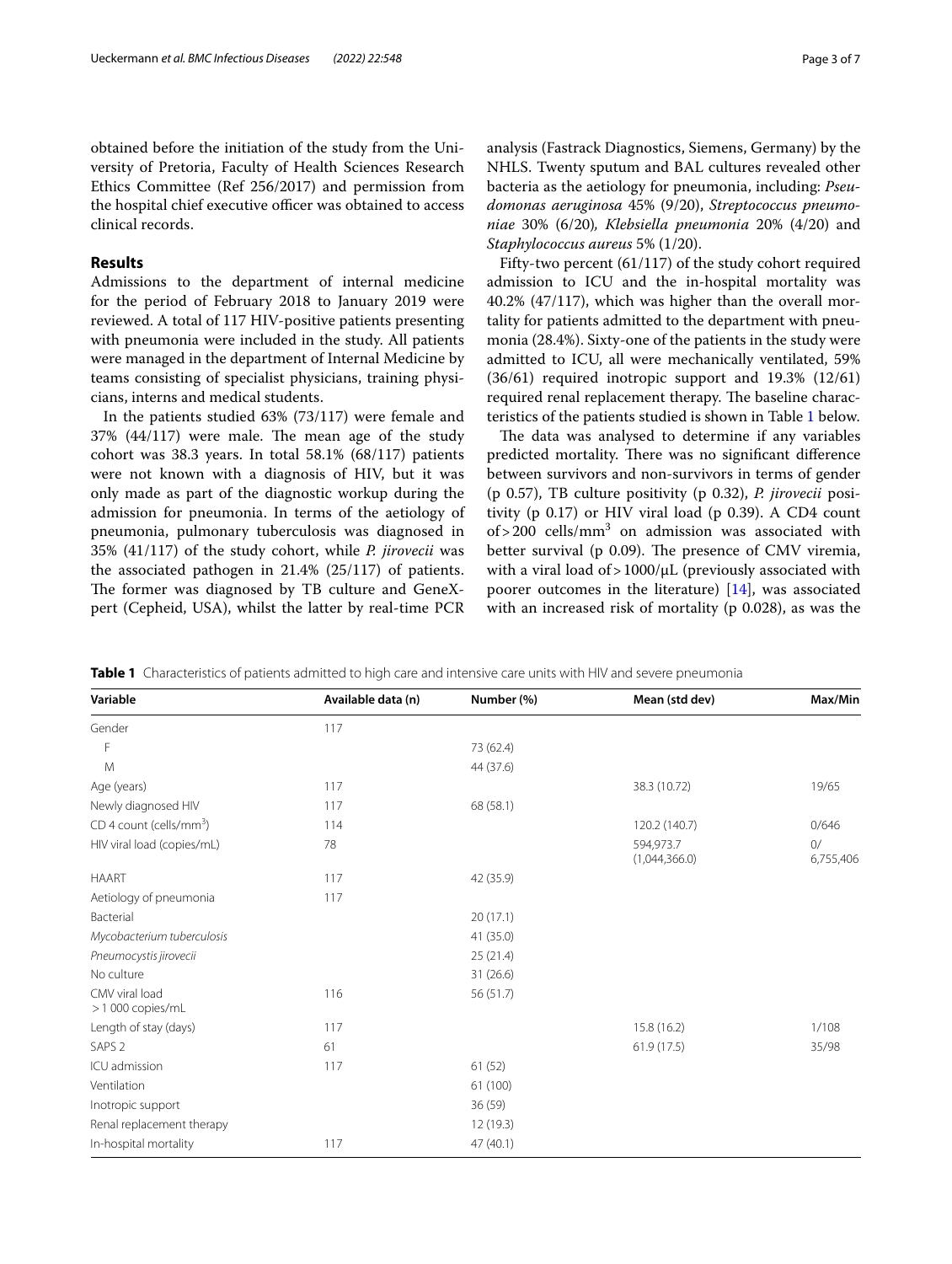need for ICU admission  $(p < 0.001)$  and mechanical ventilation ( $p < 0.001$ ). The results are depicted in Table [2.](#page-3-0)

When patients diagnosed with TB were compared to those who did not have TB, there was no signifcant difference in gender (p 0.87), mortality (p 0.32), ICU admission (p 0.23), CMV co-infection (p 0.15) or HIV viral load (p 0.24). The mean CD4 count of those with TB was lower than the mean for those without (108.8/mm<sup>3</sup> for those with TB vs  $126.3/\text{mm}^3$  for those without), but this was not statistically significant (p 0.536).

All patients in the study had imaging in the form of chest radiography, as well as chest ultrasound available. The most common chest X-ray finding, as documented in the clinical notes, was bilateral infltrates as noted in 68.4% (80/117) of patients. Other patterns described

<span id="page-3-0"></span>**Table 2** Comparison of survivors and non-survivors

| Variable                | Ν  | <b>Died</b>    |    | Alive Crude OR (95% CI) | P value                |
|-------------------------|----|----------------|----|-------------------------|------------------------|
| Gender                  |    |                |    |                         |                        |
| F                       | 73 | 30             | 43 | 1                       |                        |
| M                       | 42 | 15             | 27 | $0.80(0.36 - 1.75)$     | 0.57                   |
| Age (years)             |    |                |    |                         |                        |
| $19 - 34$               | 49 | 16             | 33 | 1                       |                        |
| $35 - 49$               | 54 | 30             | 24 | 2.58 (1.16-5.75)        | $0.02^*$               |
| $50 - 65$               | 14 | 1              | 13 | $0.16(0.02 - 1.32)$     | $0.09*$                |
| HAART on admis-<br>sion |    |                |    |                         |                        |
| No                      | 75 | 32             | 43 | 1                       |                        |
| Yes                     | 42 | 15             | 27 | $0.75(0.34 - 1.63)$     | 0.46                   |
| TB                      |    |                |    |                         |                        |
| No                      | 76 | 28             | 48 | 1                       |                        |
| Yes                     | 41 | 19             | 22 | 1.48 (0.69-3.20)        | 0.32                   |
| PJP                     |    |                |    |                         |                        |
| No                      | 92 | 34             | 58 | 1                       |                        |
| Yes                     | 25 | 13             | 12 | 1.85 (0.76-4.51)        | 0.18                   |
| CMV                     |    |                |    |                         |                        |
| No                      | 60 | 18             | 42 | 1                       |                        |
| Yes                     | 56 | 28             | 28 | 2.33 (1.09-4.99)        | $0.03*$                |
| ICU                     |    |                |    |                         |                        |
| No                      | 56 | 7              | 49 | 1                       |                        |
| Yes                     | 61 | 40             | 21 | 13.33 (5.14-34.54)      | $< 0.001$ <sup>*</sup> |
| Mech vent               |    |                |    |                         |                        |
| <b>No</b>               | 57 | 7              | 50 | 1                       |                        |
| Yes                     | 60 | 40             | 20 | 14.24 (5.49-37.17)      | $< 0.001$ <sup>*</sup> |
| HIV viral load          |    |                |    |                         |                        |
| < 1000                  | 13 | $\overline{4}$ | 9  | 1                       |                        |
| > 1000                  | 63 | 27             | 36 | $1.69(0.47 - 6.06)$     | 0.42                   |
| CD4                     |    |                |    |                         |                        |
| $\leq$ = 200            | 84 | 39             | 45 | 1                       |                        |
| >200                    | 27 | 6              | 21 | $0.33(0.12 - 0.90)$     | $0.03*$                |

\* Statistically signifcant

included consolidation in 25.6% (30/117) patients, pleural efusion in 2.6% (3/117) patients and a milliary pattern in one (0.85%) patient. No clear associations between chest X-ray image and aetiology for the pneumonia could be made.

On lung ultrasound, the following patterns were described: consolidation (defned by the "tissue sign" and dynamic air bronchograms), B-profle (≥3 B-lines from the pleural line, which is indicative of interstitial infltrates), effusion, effusion with stranding and pneumothorax (absence of lung sliding and a lung point)  $[15]$  $[15]$ . The numbers in each category is illustrated in Table [3](#page-3-1) below, and some patients exhibited more than one ultrasound pattern.

Figure [1](#page-3-2) illustrates an ultrasound image of B-lines, while Fig. [2](#page-4-0) illustrates an ultrasound image of pleural effusion with stranding. These images were obtained on the Mindray M7 (Mindray, USA) system, utilizing the universal probe.

The presence of consolidation did not correlate with the aetiology of pneumonia, but the presence of more than two B-lines, the so-called "B-profle" on lung ultrasound was associated with a positive *P. jirovecii* PCR test.

<span id="page-3-1"></span>**Table 3** Lung ultrasound fndings in patients with HIV and severe pneumonia

| Lung ultrasound features<br>$(n=117)$ | n  | $\%$ |
|---------------------------------------|----|------|
| Consolidation                         | 90 | 76.9 |
| B-profile                             | 30 | 25.6 |
| Fffusion                              | 15 | 12.8 |
| Effusion with stranding               | ζ  | 2.56 |
| Pneumothorax                          |    | 0.85 |

<span id="page-3-2"></span>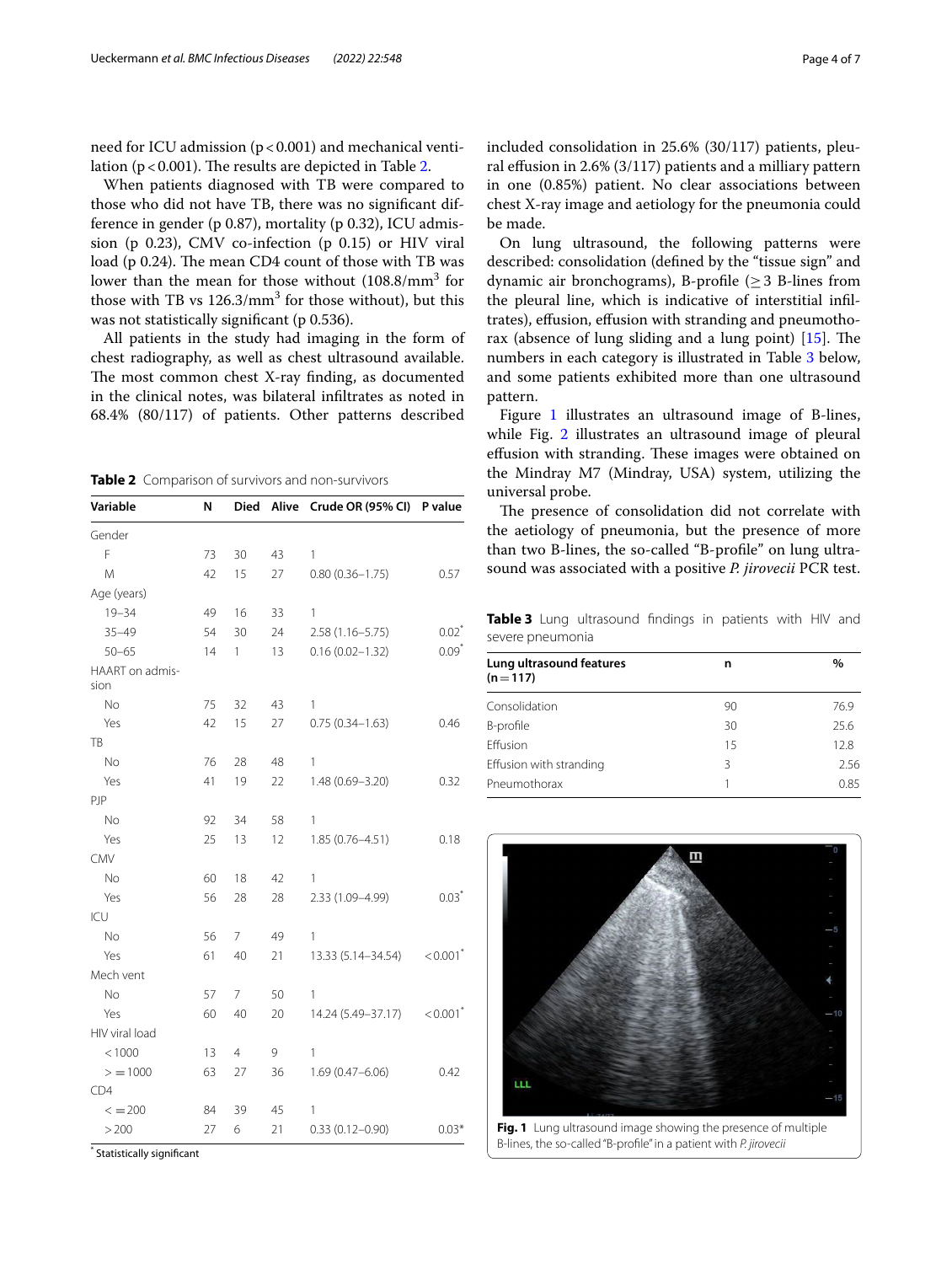

<span id="page-4-0"></span>Twenty-four of the 25 (96%) patients who had *P. jirovecii* exhibited a B-profle and the association between a B-profle and *P. jirovecii* infection was statistically significant ( $p < 0.001$ ). An additional 5.1% (6/117) of patients had a B-profile, but negative *P. jirovecii* PCR. This is visually represented in Fig. [3](#page-4-1) below. The positive predictive value for the presence of B-lines on lung ultrasound in patients with HIV and pneumonia is 80% (95% CI 65.7–94.3).

Three patients in the cohort showed an effusion with evidence of fbrin stranding and all of these were positive for TB on sputum or pleural fuid culture (p 0.017). Pleural efusion was diagnosed on one chest X-ray whilst 15 ultrasound examinations documented its presence. For patients with pneumonia, consolidation was the most common feature. The lung ultrasound findings in each etiological category is summarized in Table [4](#page-4-2).

## **Discussion**

This retrospective observational study provided some important insights into the characteristics and outcomes of HIV-positive patients admitted with severe pneumonia and highlights the fact that, despite HIV now being

<span id="page-4-1"></span>

<span id="page-4-2"></span>**Table 4** Lung ultrasound fndings according to etiology of pneumonia

| Etiology of pneumonia         | n  | Lung US findings (n)                  | n (%)    |
|-------------------------------|----|---------------------------------------|----------|
| Pneumocysit jirovecii         | 25 | B-profile                             | 24 (96)  |
|                               |    | Consolidation                         | 9(12)    |
|                               |    | Pneumothorax                          | 1(4)     |
| Mycobacterium tuberculosis 41 |    | Consolidation                         | 30(73)   |
|                               |    | Pleural effusion with strand-<br>ing  | 3(7.3)   |
|                               |    | Pleural effusion without<br>stranding | 8(19.5)  |
| Bacterial pneumonia           | 20 | Consolidation                         | 20 (100) |
|                               |    | Pleural effusion without<br>stranding | 5 (25)   |
|                               |    | B-profile                             | 4(20)    |
| Unknown etiology              | 31 | Consolidation                         | 31 (100) |
|                               |    | Pleural effusion without<br>stranding | 2(6.5)   |
|                               |    | B-profile                             | 2(6.5)   |

a manageable, chronic disease, there is much work to be done in attaining the WHO goal of having 90% of patients diagnosed and 90% of those on appropriate treatment  $[16]$  $[16]$ . In this study only 35.9% were on HAART at the time of admission to the hospital and 58.1% were only diagnosed with HIV during the presenting admission. Late diagnosis of HIV has previously been shown to be a risk factor for admission to the ICU [\[4](#page-6-3)].

Taking into account the young age (mean 38.3 years) and high mortality (40.1%) in the group studied, it is clear that earlier diagnosis and appropriate treatment is necessary to improve outcomes. The high mortality (40.1%; 47/117) in this study cohort should be contextualised, taking into account that this was a referral centre and only those with severe pneumonia who required admission to high care or ICU. The criteria for admission to high care is the requirement of at least one organ system support (oxygen>60%, high flow oxygen, non-invasive ventilation, inotropic support or dialysis). Patients managed in the general wards were not included. As more than half of patients (52%) required admission to the intensive care unit, and the mean length of hospitalisation was 15.8 days, it is clear that management is resource-intensive and costly.

Evidence in the literature regarding predictors of outcome in patients with HIV and pneumonia has been heterogenous  $[4-12]$  $[4-12]$  and criteria for admission to critical care units of HIV-positive patients is controversial  $[4–12]$  $[4–12]$  $[4–12]$  $[4–12]$ . The CD4 counts and severity-of-illness scores have previously been associated with outcome  $[11]$  $[11]$ , but in this study no level of CD4 was predictive of mortality, even at counts of < 100 cells/ $\mu$ L. The CD4 of the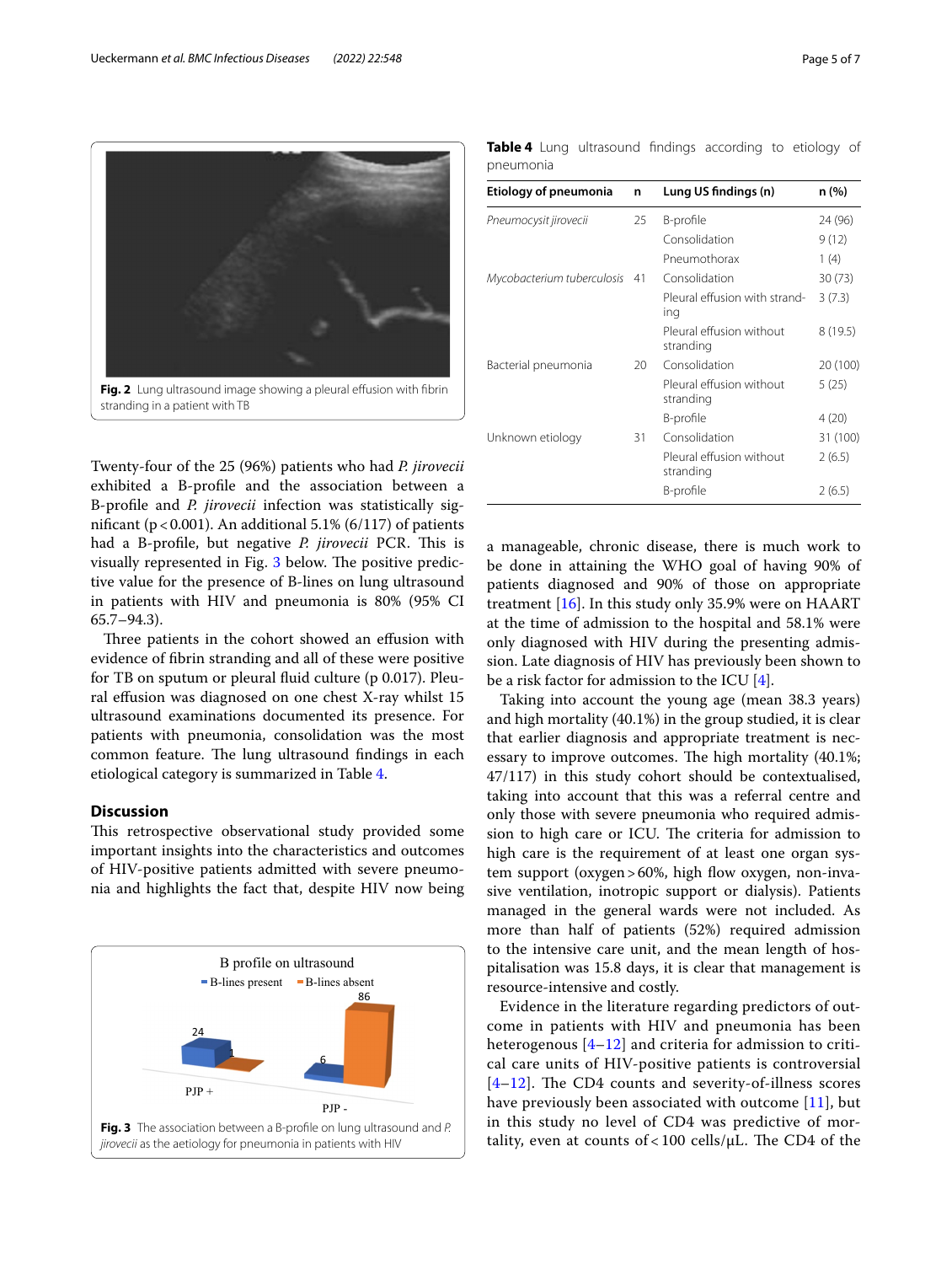study population was low with a mean value of 120.2 cells/µL. Furthermore, the need for ICU admission and ventilation increased mortality risk.

In the era of widespread HAART availability, the spectrum of disease seen in people living with HIV and admitted to ICU in developed countries, has shifted to non-AIDS-related illnesses, similar to those without HIV [[3\]](#page-6-2). However, in more resource-limited areas, late-stage diagnosis of HIV with associated opportunistic infections, remains a common reason for ICU admission in developing countries [[4](#page-6-3), [17\]](#page-6-11). Chiang and colleagues (2011) did not fnd the presence of HAART to be associated with better outcomes in patients with HIV admitted to the ICU  $[10]$  $[10]$ , whilst Morquin and colleagues (2012) found that the initiation of HAART may improve survival in patients with HIV admitted to the ICU  $[9]$  $[9]$ . The patients on HAART in this study cohort were more likely to survive than those who were not. In the cohort, 38.6% (27/70) of survivors were on HAART compared to 31.0% (15/47) of non-survivors, but this was not statistically signifcant (p 0.46). When the subset of 61 patients who required admission to ICU were considered, however, there was a statistically signifcant survival beneft for those on HAART: 100% (21/21) of survivors were on HAART, while only 25% (10/40) of non-survivors were on HAART (p 0.03). The initiation of HAART in ICU has been associated with improved survival in previous studies [\[18](#page-6-14)].

The presence of CMV viremia (viral  $load$  > 1000 copies/mL) was associated with a higher mortality (p 0.028). The reactivation of CMV in HIV-positive patients with immune suppression has previously been found to be associated with worse clinical outcomes [\[19](#page-6-15)].

Patients with TB admitted to the ICU had a high mortality (33% to 67%) in the published literature  $[5-13]$  $[5-13]$  $[5-13]$ . A South-African study in patients with TB admitted to the ICU, showed that 53% of participants were co-infected with HIV and the mortality was  $59\%$  [\[11](#page-6-6)]. In the current study, 35% (41/117) of the patients were found to be culture-positive for TB. There was no statistically significant diference in mortality between those with TB (46.4%) and the cohort as a whole (40.1%).

Imaging by chest X-ray is the frst-line imaging for patients presenting with respiratory symptoms. Chest X-ray fndings have a wide diferential diagnosis, and pneumonia often has overlapping features  $[20]$  $[20]$ . The chest X-ray remains a good tool to confrm the diagnosis and look for complications of pneumonia, but it is inferior to computed tomography (CT) in providing diagnostic certainty and establishing a potential causative organism [[20\]](#page-6-16). In this study chest X-ray imaging did not correlate with a specifc etiological diagnosis.

Lung ultrasound has become a useful bedside tool in evaluating patients with dyspnea [[15\]](#page-6-9) and in those with pneumonia [\[21\]](#page-6-17). Although lung ultrasound is comparatively novel when one considers chest X-ray and CT scan as imaging modalities, it has the advantage of being a bedside tool that can be repeated at regular intervals without having to transport patients. In the diagnosis of pneumonia, the pooled sensitivity and specifcity were 94% (CI 92% to 96%) and 96% (CI 94% to 97%), respectively. In a small case series Limonta and colleagues (2019) found that all patients with *P. jirovecii* infection had multiple B-lines on ultrasound of the lung; the socalled B-pattern or interstitial pattern [[22](#page-6-18)]. Another, series of 14 patients found B-lines to be 100% sensitive for the presence of *P. jirovecii* and also found subpleural consolidation and cystic changes in patients with *P. jirovecii*. [[23\]](#page-6-19) In the current study the presence of B-lines on lung ultrasound were strongly associated with *P. jirovecii* as an aetiology for pneumonia in patients with HIV (positive predictive value 80%, 95% CI 65.7–94.3). Notably the use of lung ultrasound picked up a small pneumothorax, which was not visible on conventional chest radiography.

Kahn and colleagues (2020) considered a combination of ultrasound features to predict TB in patients with HIV and pneumonia. The presence of a pleural effusion argued strongly for TB as the aetiology of pneumonia in this cohort of patients [[24](#page-6-20)]. In this study, 15/117 patients had pleural effusions on lung ultrasound. Seventy-three percent (11/15) of these proved to have TB as the aetiology for their pneumonia. Three patients were found to have pleural effusion with visible fibrin strands and all three also tested positive on TB culture. This number was too small to make inferences on, but the signal warrants further study in a larger cohort. Larger studies in the future are likely to delineate the role of ultrasound in the diagnosis of TB in the context of HIV to a greater extent. The current study was limited by the small number of patients studied. There was selection bias as in that the study was performed at a referral centre, which means that patients are generally more severely ill.

#### **Conclusions**

In this single-centre retrospective study, the mortality of patients with HIV and severe pneumonia was high (40.1%). Patients admitted were young and the majority were not yet on HAART upon presentation and were newly-diagnosed with HIV during the current admission. The need for ICU admission, ventilation and CMV viral loads of greater than 1000 copies/µL were associated with worse outcomes.

The presence of multiple B-lines on lung ultrasound was useful in predicting *P. jirovecii* as the aetiology for pneumonia in this cohort of patients showing that lung ultrasound may be a useful tool in predicting the causative organism in patients with HIV and pneumonia.